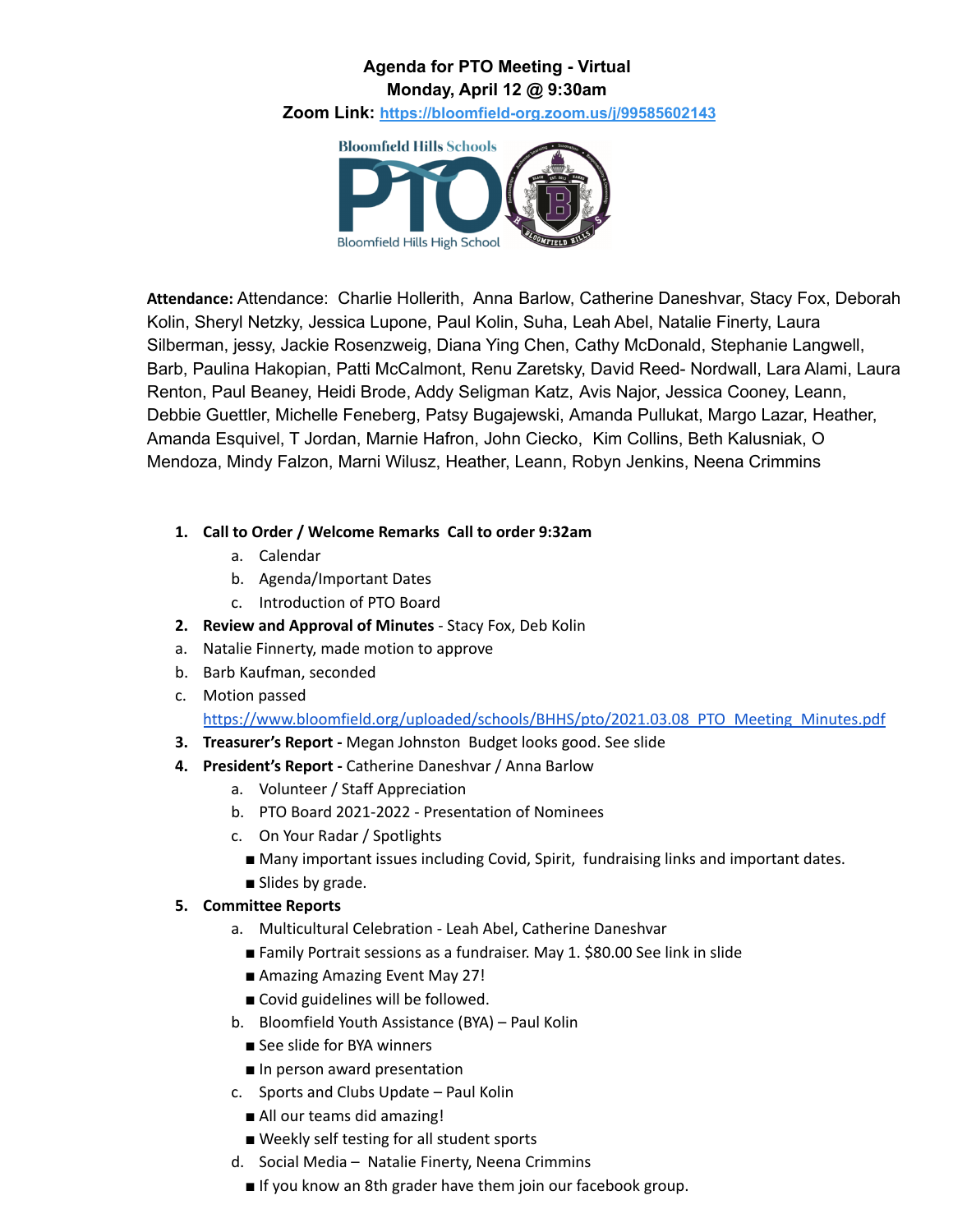- e. Student Leadership Laura Silberman, Debbie Guettler
	- Students doing amazing things, see slide.
- f. GET Anna Barlow
	- Awareness Resources available, see slide
	- GET Book Club
- g. Parent Advisory Committee (PAC) Special Education Anna Barlow
	- Many activities and events, see slide
- h. Health & Wellness Catherine Daneshvar
- Lots available for all students, see slide

### **6. Principal's Report - Charlie Hollerith & Associate Principals**

- a. Scheduling for 2021-2022 Update
	- Planning for full time fall. There will be flexibility for stay at home students.
	- 50% students still at home.
	- Email course requests and check for mistakes in schedule.
- b. Summer School
	- Recovery options for summer school and getting ahead courses will be available.
	- Classes will be announced by the end of this week. 4/12
	- All classes, except PE & Health will be virtual.
- c. COVID Update
	- Numbers are low in class.
	- Do NOT send your child to school with symptoms OR waiting for test results
	- Zoom in to school.
	- Do the Daily Screener
- d. Athletic Update Avis Najor and John Ciecko
	- Student weekly testing. This is a self test, students will swab themselves.
	- See testing schedule on bloomfield.org
	- Complete the form on bloomfield.org
- e. End of the Year Activities
	- Working on event planning. Each event is different.
	- Working hard to have all events with back up plans.
- f. Testing
	- Testing is completely optional. Family choice. Do not come in if not comfortable.
	- Make up day week of April 26.
- **7. PTO Contact / Membership / Meetings**
	- **■ Last meeting of the year! 5/17 9:30am**
- **8. Old Business/New Business**

#### **Meeting concluded 10:41**

**---------------------------------------------------------------------------------------------------------------------**